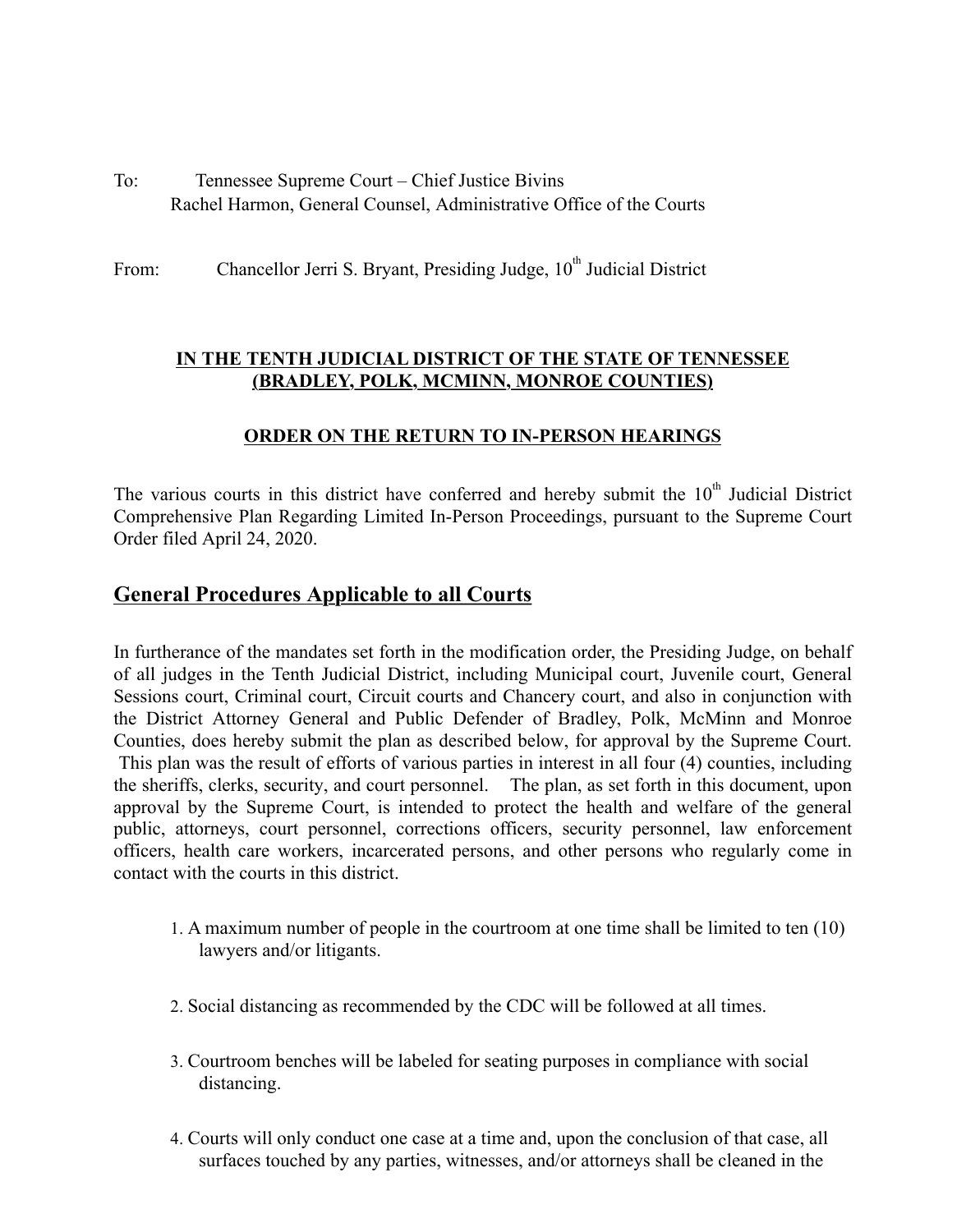manner recommended by the CDC and prepared for the next case.

- 5. Litigants on other cases that may be set for the same day will be asked to wait in the parking lot in their cars or in their attorney's offices, until such time as they have been notified that the Court is ready for their case. Attorneys will not be allowed to congregate in the hallways, empty rooms, or clerks' offices of the courthouse, before or after cases.
- 6. Pursuant to the Supreme Court Order, the suspension of jury trials shall remain in effect until at least Friday, July 3, 2020. All current jury panels will be extended until further Orders of the Court.
- 7. Pursuant to Supreme Court recommendations, all courts will continue to conduct as much business as possible by means other than in-person court proceedings. Courts are encouraged to continue and increase the use of telephone, teleconferencing, email, video conferencing, or other means that do not involve in-person contact.
- 8. Following the timeline and pursuant to the Supreme Court Order, no judge, clerk, or other court official shall take any action to effectuate an eviction, ejectment, or other displacement from a residence during the effective dates of the current Supreme Court Order based on the failure to make a rent, loan, or other similar payment, absent some extraordinary circumstances as determined by a judge in a court of competent jurisdiction. Nothing in this Supreme Court Order affects the obligation, terms, or conditions for payment under existing contracts.
- 9. Court officers and other staff shall ensure **only litigants and attorneys** are allowed past the security checkpoint in the front lobby of the courthouses. Witnesses will only be allowed to enter the courthouse when called in for their testimony at the court hearing. Hallways and stairwell doors are to remain clear. There will be no congregation in the hallways or stairwells. All personnel are encouraged to bring and wear appropriate masks over their noses and mouths.
- 10. Attorneys should inquire of litigants and witnesses that if they have any symptoms of illness, they are to stay home until they have been tested. Likewise, attorneys are not to come to court if they have any symptoms of illness. Anyone with a temperature of 100.3 or greater shall not come to the courthouse.
- 11. Clerks will advise any employees with any symptoms of illness to be tested and stay home until they receive test results. Social distancing must be maintained at all work spaces, common areas, and in courtrooms.
- 12. A plan of entry is created at each courthouse to create a single entry access point for attorneys and litigants.
- 13. In order to ensure social distancing protocols are followed while awaiting entry, demarcations on the walkways entering the building may be made to ensure the court attendees maintain a safe distance (a minimum of 6 feet) from each other while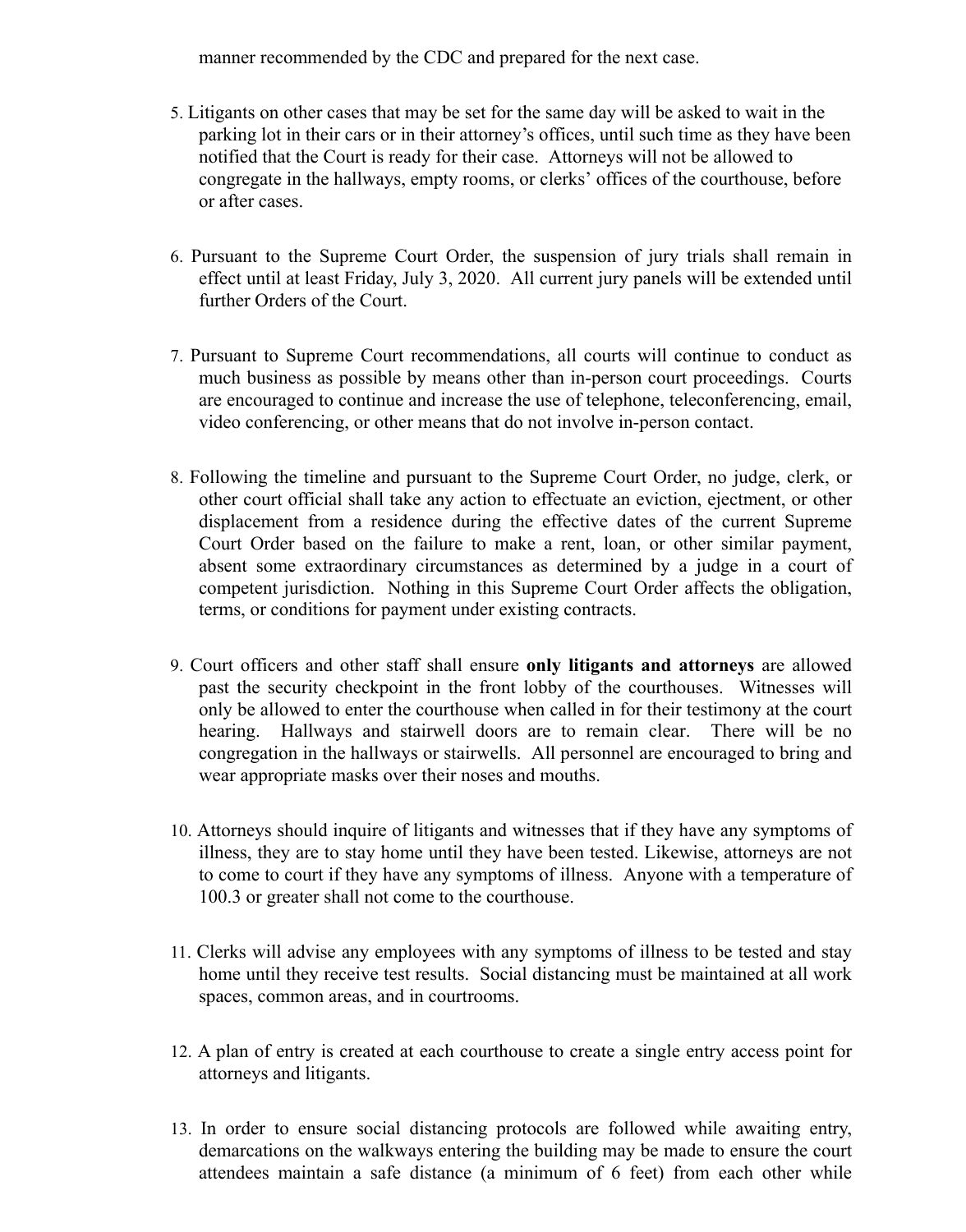awaiting entry. Court security shall be issued masks and gloves. Court security will also be provided a court docket in order to ascertain and/or record the person's name, contact number, and business with the court. Court security will be allowed to question individuals regarding whether they are experiencing any COVID-19 related symptoms. If affirmative answers are given, said individual will not be permitted to enter the building. If said individual is a litigant in a civil case, their case will be continued to another date and time certain. In criminal cases, they will be asked to remain in their vehicle until further orders by the court. If available, court security is encouraged to use touchless thermometers as an additional measure to screen individuals before entry into the courthouse. Any individual with a temperature of 100.3 or greater will not be allowed to enter and his/her case will be continue to a date certain.

- 14. Court security will be located in each courtroom and will direct each person entering the courtroom to the appropriate place to sit and await their case. Witnesses will be advised to remain in their vehicles until they are needed for testimony. Some courtrooms in the district have adequate seating capacity to recognize social distancing and can allow witnesses to remain in the hallway, in the designated seating area, as long as they maintain social distancing.
- 15. It is the responsibility of the attorney representing a party to be able to contact their client and any witnesses they intend to call for a particular case.

#### **MUNICIPAL COURTS**

**CLEVELAND**: Cleveland Municipal Court's proposed re-opening is May 14, 2020. Upon approval of the Cleveland City Council, the Cleveland City Manager and the Cleveland City Police Chief, Cleveland Municipal Court will re-open with the following COVID-19 safety protocol:

A Cleveland City Police officer will be stationed outside the Cleveland Police Service Center with the tickets. The officer will wear gloves. The officer will wear a mask, if desired. The officer will ensure that all defendants remain 6 feet apart as they arrive, until called into Court. The officer will question each defendant to determine if they have any symptoms, are running a fever or have been exposed to the virus. Those defendants will be required to leave immediately and their case will be rescheduled. The officer will then radio the Court officer in the courtroom and the court officer will obtain the tickets for those defendants who are present. The court office will bring the tickets in the courtroom in the order in which the defendants arrived.

There will be an "X" placed 10 feet from the Judge's bench and an "X" 10 feet apart down the middle aisle in the courtroom. After each case, the defendant shall immediately exit the courtroom as directed by the court officer to ensure proper social distancing. The court officer will sanitize the area before the next defendant is called to come forward. All contested cases will be rescheduled to a later date. There will be no more than 10 persons allowed in the courtroom, including the Judge, City prosecutor, the court clerk and the court officer. Anyone wishing to pay a ticket will be required go next door to the Municipal building to pay. Only defendants will be allowed in the courtroom unless the defendant is a minor. If the defendant is a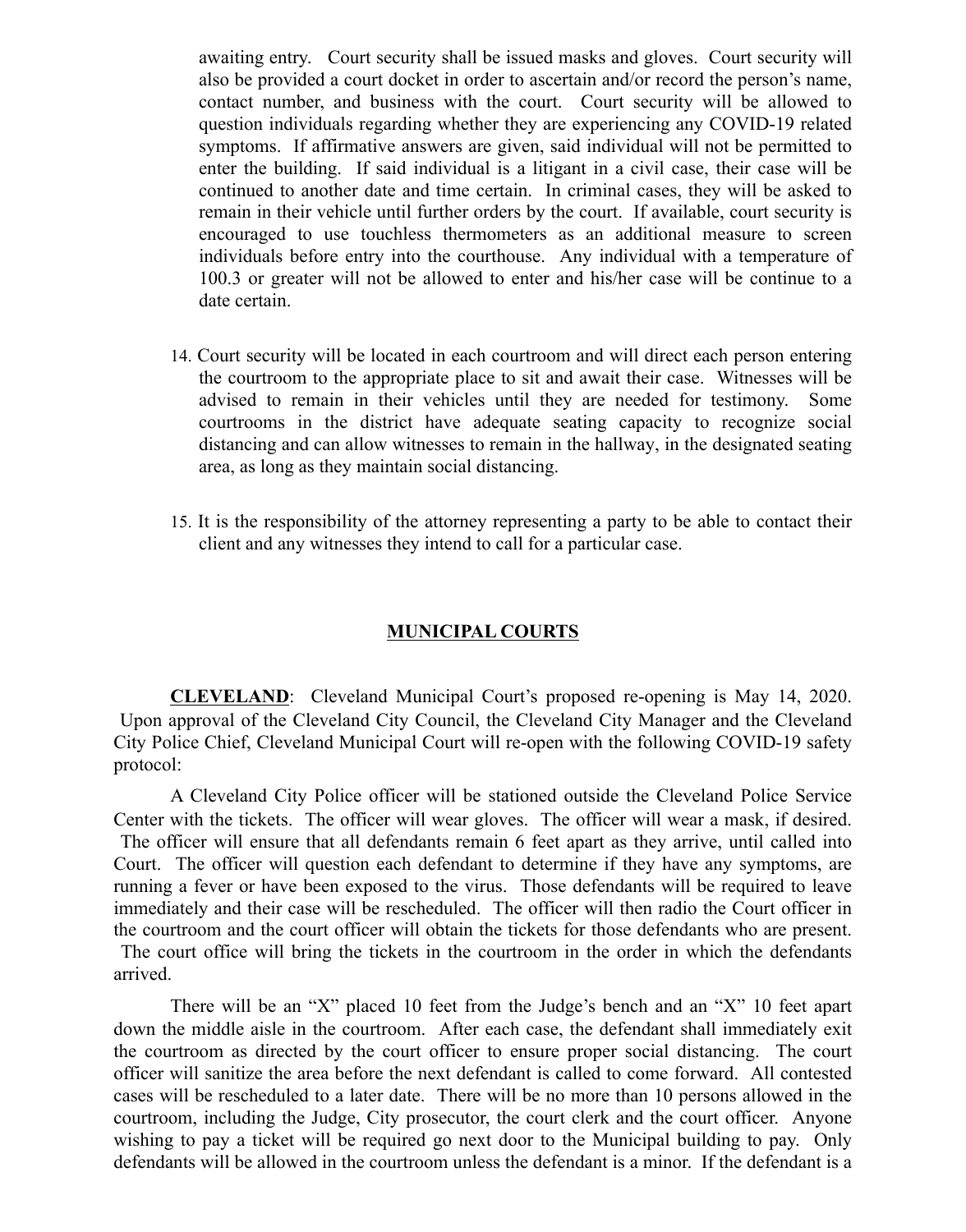minor, the minor will be accompanied by one parent or guardian. The use of personal protection, such as face masks and gloves, will be encouraged to protect all involved. If available, hand sanitizer will be available in the courtroom.

The city court clerk will send a notice to all defendants. The notice will encourage all defendants to handle all cases through the clerk to keep the numbers in court to a minimum.

The proposed plan will be re-evaluated at least every 14 days and submitted to the presiding judge in the  $10<sup>th</sup>$  Judicial District.

**CHARLESTON**: Charleston Municipal Court will remain under the March 25, 2020 Supreme Court Order.

**BENTON:** Benton Municipal Court has continued all prior court dates to June 15, 2020, provided facilities are available. During all court proceedings, social distancing guidelines shall be strictly observed. Use of masks and/or gloves will be encouraged and permitted. During any hearings that require exhibits, use of gloves shall be required at a minimum. No more than ten (10) individuals will be allowed into the courtroom at any given time. Periodic sanitization of high traffic public areas, such as podiums, tables, and the like shall be conducted. Law enforcement will assist by coordinating announcements and entry of individuals into the Justice Center and/or courtroom.

**COPPERHILL**: Copperhill Municipal Court will remain under the March 25, 2020 Supreme Court Order.

**TELLICO PLAINS:** In March, it was decided to continue all cases to June, 2020. Also, at that time, the Tellico Plains police department ceased writing tickets and conducting certain law enforcement activity pursuant to the State's COVI-19 directives. In June, the court will reassess the situation and determine how Tellico Plains will conduct its municipal courts, given the limited personnel and facility where municipal court is held.

**VONORE**: Vonore City Court is generally held one day per month. The estimated average of cases on a docket is 50. An estimated average of defendants appearing to enter a plea or request driving school is 20. On average there are less than 2 trials each month.

Vonore City Court is held in the City Council room of the Vonore City Hall. The room is not large enough to support social distancing of more than 8 people. The city hall does not have a foyer, hall or any other common area that will support social distancing. However, the court area is accessed by an outside door, with portico, and a separate parking lot.

Upon the initial Supreme Court Order of March 13, 2020, the April and May dockets were continued. Thereafter, the decision was made to continue the June dockets. Upon approval of this re-opening plan, the Vonore Municipal Court will resume hearing cases on July 13, 2020. In order to protect city employees by limiting their exposure, City Court will be conducted after regular business hours, beginning at 6:00 p.m.

**Re-opening Plan** – With assistance from the Court Clerk, Police Chief, and City Attorney, the following re-opening plan has been formulated for approval:

In-court personnel will be limited to the Judge, Clerk, City Attorney and one city officer. Court personnel in and outside of the courtroom will take all steps possible to keep social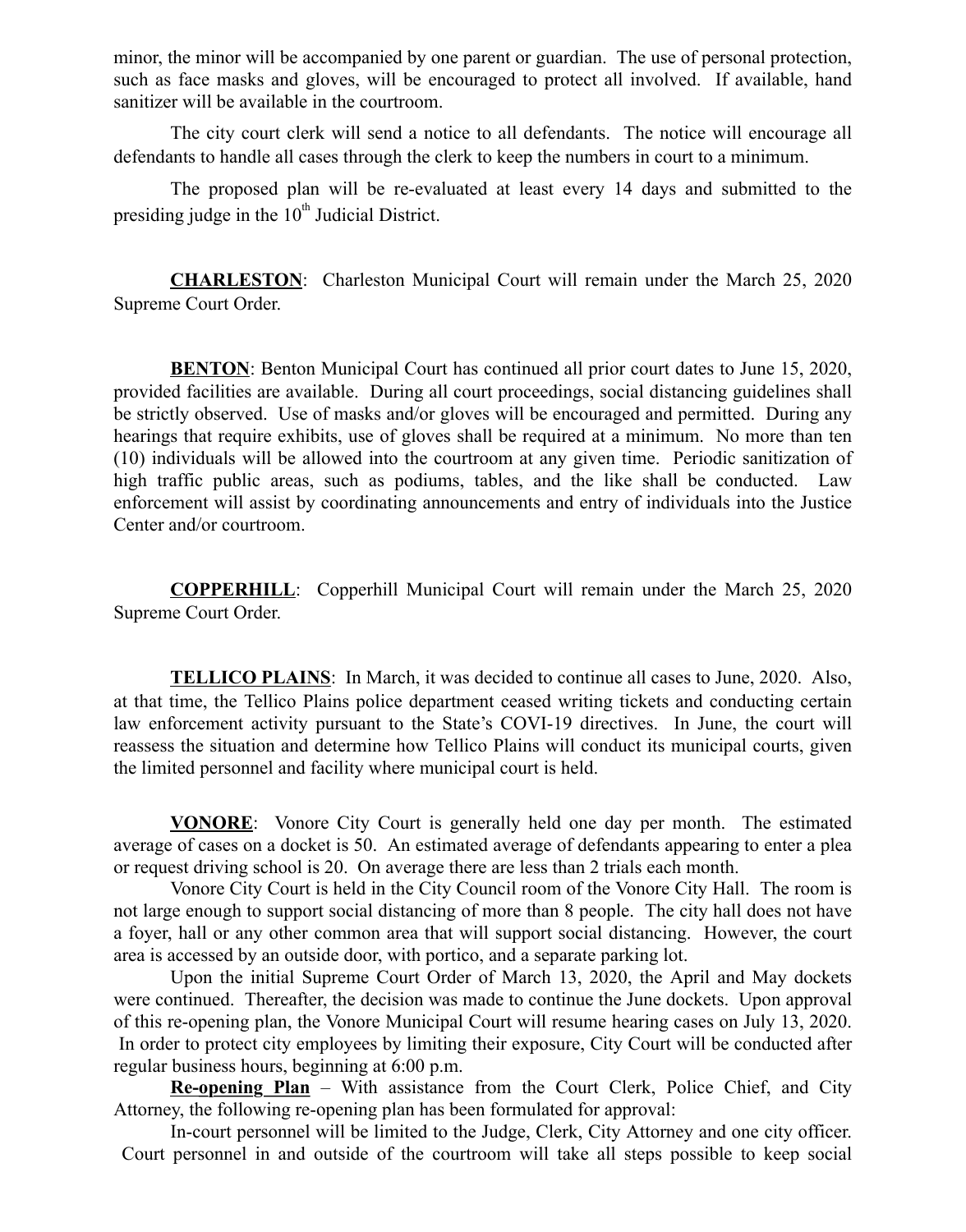distancing of six (6) feet. The courtroom will be limited solely to defendant and/or their attorney. All other person(s) must remain in their vehicles at all times unless instructed to appear before the court. Entrance into City Hall will be limited to the parking lot side of the building. City officers wearing gloves, masks and/or any other protective gear they deem necessary will be placed at the entrance. City officers will ensure that the social distancing guidelines are being observed, both inside and outside the building.

Defendants will be instructed that if they, or anyone they have had direct contact with, feel sick or had a fever in the last 14 days, they must inform the court and will be given a reset date at least 30 days from that date.

City officers will ensure that the court has all necessary paperwork to hear the defendant's case. If the citation is for registration and the defendant shows proper registration, then the city may dismiss that case and excuse the defendant from appearing in court. If the citation is for Financial Responsibility and the defendant shows proof of insurance at the time of the citation, then the city may dismiss that case and excuse the defendant from appearing before the court.

The city may also work out an agreed resolution with any defendant that does not have a commercial driver's license. The court will accept that agreement and the defendant can be excused from appearing before the court.

Defendants and/or their attorney appearing before the court will be allowed into the building, one case at a time, in the order that they appeared to the city officer(s) at the entrance.

Removable tape will be placed on the courtroom floor, 6 feet from the bench and other courtroom personnel indicating where those in the courtroom should stand.

Any exposed surface that is touched by the defendant, his attorney, or exhibits shall be sanitized between cases.

Arrangements have been made so that eligible defendants may attend driving school online. Certification of attendance attested pursuant to the "Online Notary Public Act" or pursuant to Executive Order No. 26 by a "deceleration under penalty of perjury" shall be accepted.

The court will continue to revise these procedures, adapting to changes that may become necessary pursuant to further orders and/or as are necessary to ensure the safety and health of all persons before the court and in the City Hall.

The court will continue to comply with all recommendations and guidelines promulgated by the Tennessee Supreme Court, the Presiding Judge of this Judicial District, the Governor of the State of Tennessee and the Mayor of Vonore, Tennessee.

**ATHENS**: Social distancing will be observed by having an officer present at the entry door at all times who will collect the cell phone numbers of person(s) appearing and will call them into the courtroom in groups of 5. Chairs will be placed in the courtroom with a space of at least 6 feet between and around each chair.

**ETOWAH**: Due to the COVID-19 crisis, we will be taking precautionary actions to help continue to fight the spread of this virus.

When you arrive to court you will need to enter the outside gymnasium at the Etowah Community Center, where you will check in with the clerks and be given a number. Seating arrangements will be designated throughout the gym. You will wait there until your group is called, then you will be able to proceed into the courtroom. It will be your responsibility to pay attention to when your group goes.

Only a group of 3 will be allowed inside the courtroom at a time.

No other persons will be permitted to enter the court other than the defendant, unless they are with legal representation (i.e. their lawyer) or unless the defendant is a juvenile, which can be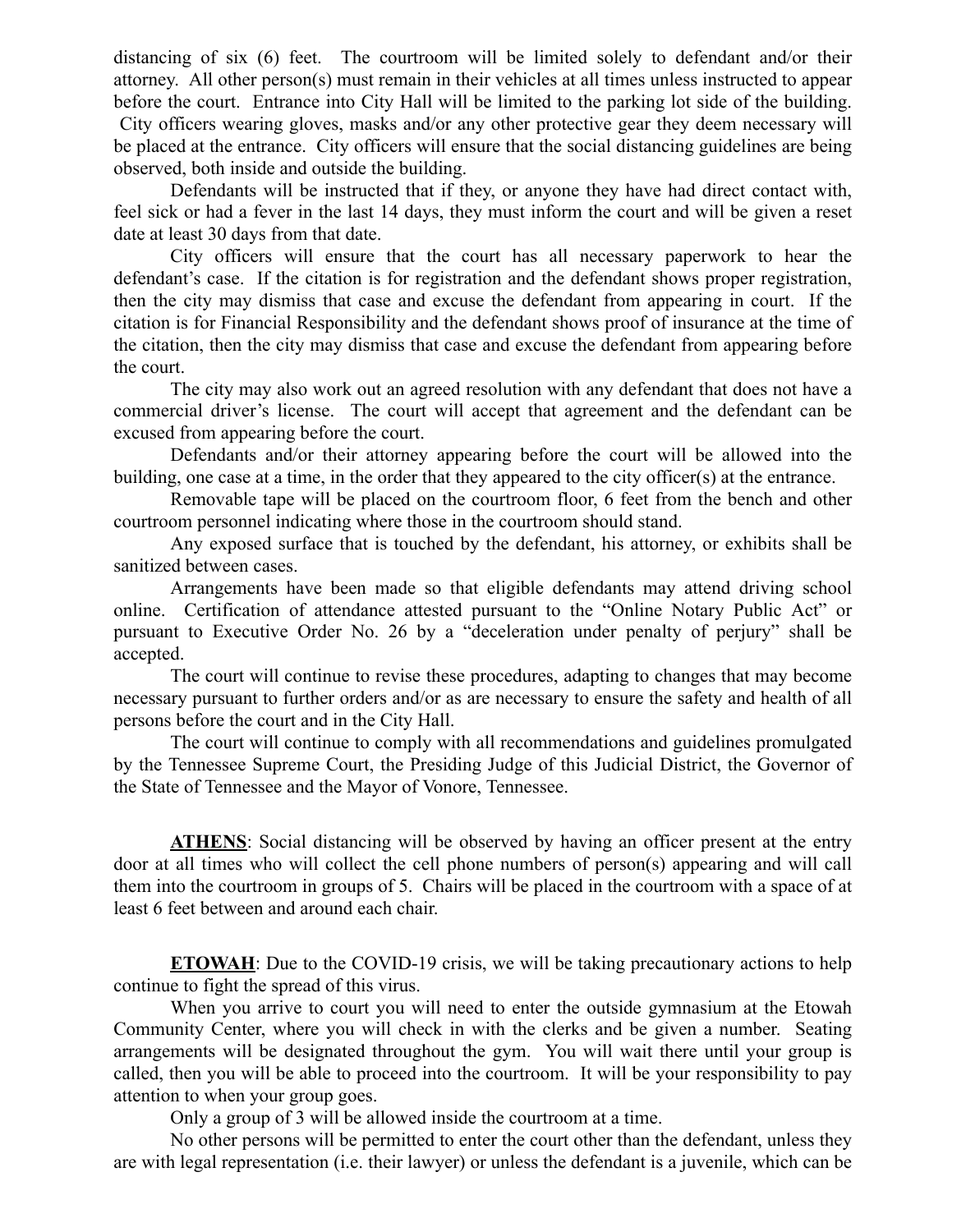accompanied by 1 parent/legal guardian.

If you need a hearing that will be scheduled a later date.

One you have been seen by the judge and are finished in the courtroom, you will exit through the main doors at the community center.

**CALHOUN:** Calhoun Municipal Court will remain under the March 25, 2020 Supreme Court Order.

**ENGLEWOOD**: Social distancing will be observed by having an officer present at the entry door at all times who will collect the cell phone numbers of person(s) appearing and will call them into the courtroom in groups of 5. Chairs will be placed in the courtroom with a space of at least 6 feet between and around each chair.

**NIOTA**: Niota Municipal Court will remain under the March 25, 2020 Supreme Court Order.

**SWEETWATER:** On court days, there will only be one entrance to the building, with an officer stationed there. The officer will advise all court participants that a mask must be worn at all times they are in the building and courtroom. All persons in the courtroom will be required to wear a mask at all times, except when addressing the court. Masks will be provided to those without one, although notices are being sent beforehand to everyone on the docket. All court personnel will wear masks. All persons in the courtroom will maintain a minimum distance of 10 feet. If excess persons seek entry into the courtroom the overflow will be directed to wait outside or in their vehicles until contacted. Hand sanitizers will be provided at the courtroom entrance, in the courtroom and on the judge's bench, and people will be required to use it upon entry into the courtroom.

**MADISONVILLE:** Madisonville Municipal Court will remain under the March 25, 2020 Supreme Court Order.

Unless otherwise presented in this plan, all municipal courts will remain under the March 25, 2020 order.

### **SESSSIONS / JUVENILE COURTS**

The Sessions / Juvenile Courts of all four (4) counties have agreed to remain under the March 25, 2020 Supreme Court Order, at this time. After other courts in the district have begun to have in-person hearings, a new plan may be submitted for approval.

## **CRIMINAL COURTS**

The courts will continue to use video-conferencing to conduct as much business as possible by means other than in-person court proceedings.

No jury trials will be conducted. The grand jury will meet on a scheduled basis following the protocols for persons permitted in the courtroom.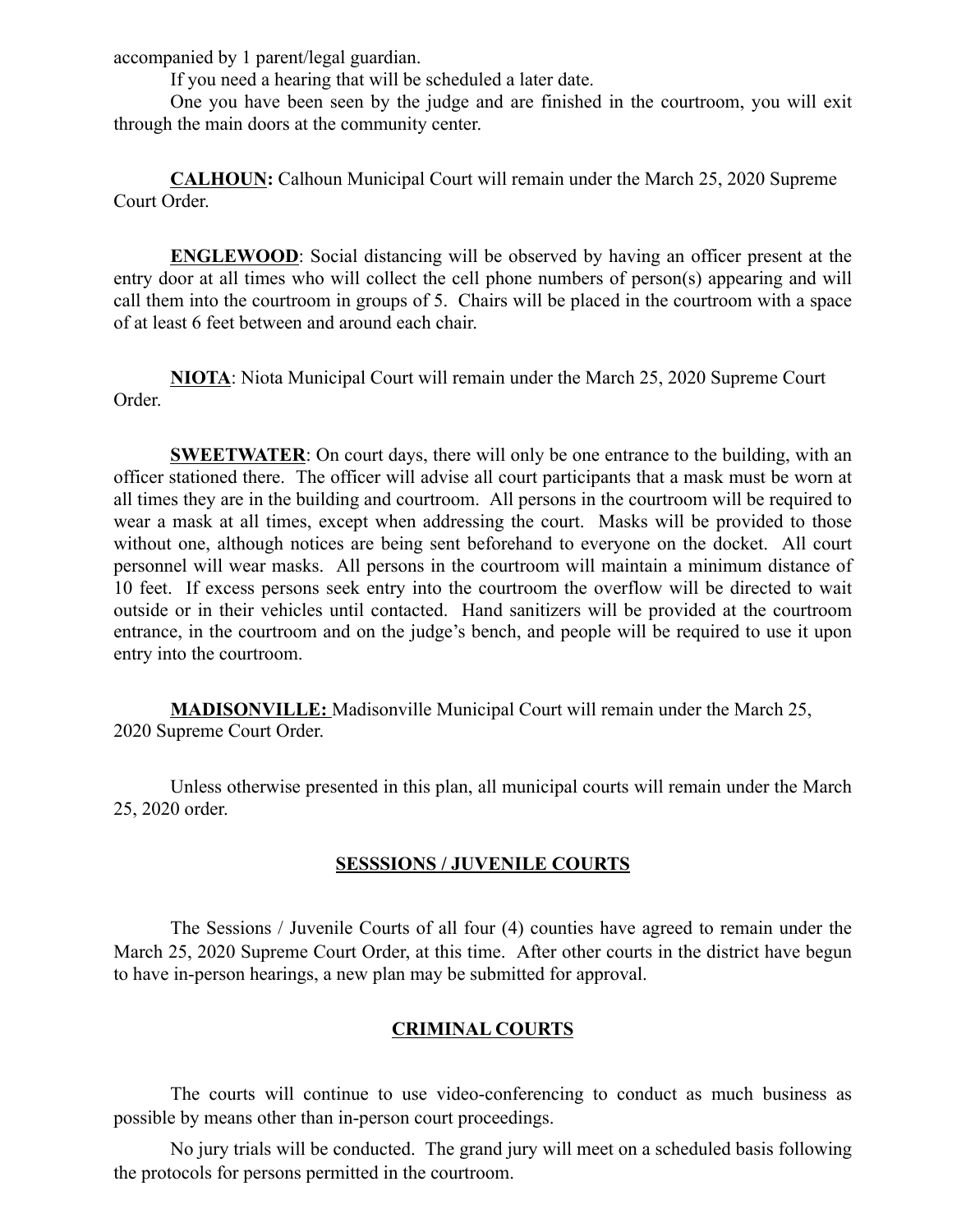At the discretion of the Court and on a scheduled basis, some in-person hearings may be conducted for in-custody defendants concerning motion hearings, hearings on violations of probation, and sentencing. Bench trials for in-custody defendants may be conducted on a scheduled basis following the protocols for persons permitted in the courtroom.

For all persons permitted in the courtroom for an in-person proceeding the following protocol will apply:

- a. Except for unusual circumstances, the ten-person limit will be enforced with social distancing.
- b. No extraneous persons will be permitted into the courtroom. Victims, witnesses, and parties will be permitted into the courtroom only for their case. The attorneys will be responsible for notifying them when they can enter the building.
- c. All in-person hearings will be on a scheduled basis with notice to court security.
- d. The courtroom and public areas will be sanitized between all in-person hearings.
- e. Participants will be encouraged to wear masks. Masks will be required if one approaches another within a distance of 6 feet; gloves will be required if one touches an exhibit or pleadings.

At the discretion of the Court, out-of-custody cases will be scheduled for status hearings, plea or assignment hearings, or review of the conditions of bond. These hearings may be conducted using video-conferencing. Matters rescheduled will be by agreed order and signed by the defendant to prove notice.

All other aspects of the March 25, 2020 order will remain in effect.

# **CIRCUIT AND CHANCERY COURTS**

The civil docket shall follow the above guidelines. Dockets will be divided up with time slots assigned. Circuit Court will have a docket call with attorneys to begin the morning at 8:30 a.m., as social distancing allows. Chancery Court will maintain "Zoom Days" every other week, in which motions, ID divorces (including pro se divorces) will be heard and will be scheduled through the Chancellor's assistant. Chancery Court will have Zoom meeting the day before to set the following day's docket.

Courtroom benches will be marked where seating is appropriate to ensure social distancing. Only attorneys and court personnel will be allowed in front of the bar and will be required to utilize physical distancing. Wearing of cloth masks by the staff and public will be encouraged. If a situation arises in which physical distancing cannot be maintained, for example, during the handling of exhibits or approaching a witness to handle exhibits, a mask will be required as determined by the judge. In Chancery Court, attorneys will not be allowed to approach the bench or witness without wearing a mask.

All motions that can be decided upon the pleadings are encouraged and will be reviewed as such upon notice of the attorneys to the court. Short motions should be heard on WebX or Zoom, unless all attorneys and judge agree to an in-person hearing. In-person Circuit Court hearings will be scheduled with the Circuit Judges' assistants. In-person Chancery Court hearings will be scheduled by the Clerk and Master or at the Zoom docket call.

Any exceptions to the above plan must be based upon extraordinary circumstances and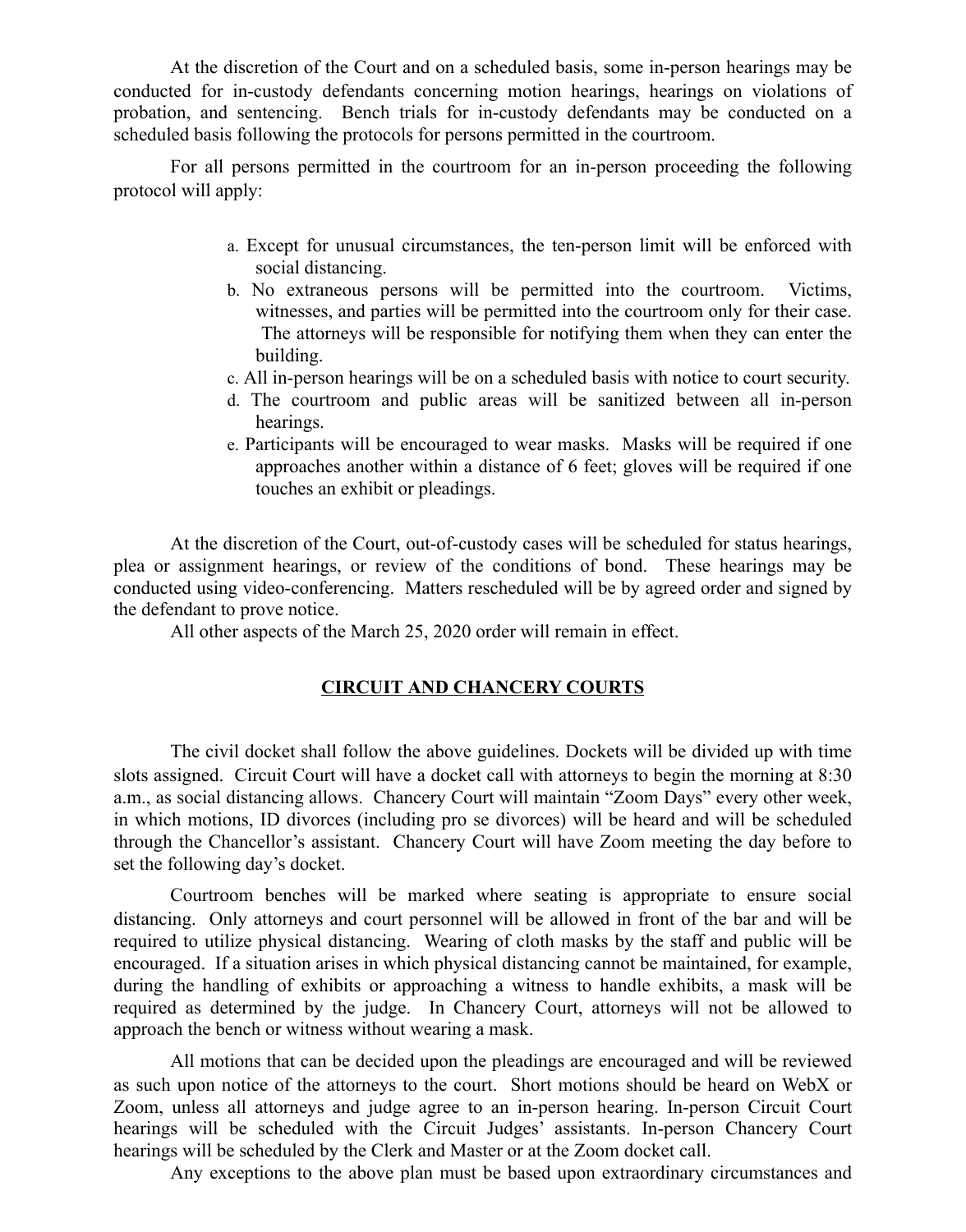